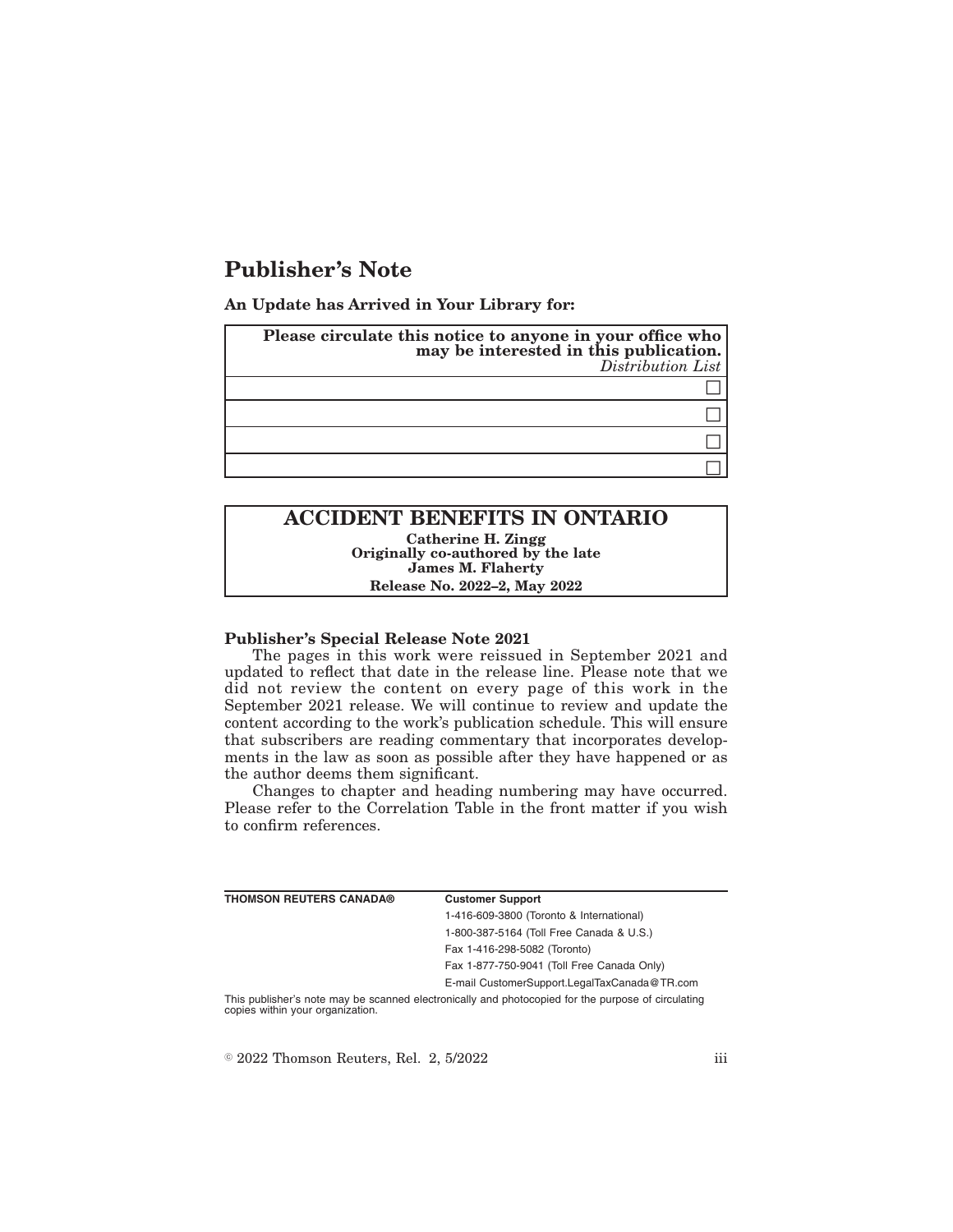This service provides in-depth guidance to the *Statutory Accident Benefits Schedule* in Ontario with summaries and analysis of case law with respect to arbitration decisions from the Licence Appeal Tribunal (L.A.T.), relevant judicial decisions and private arbitration decisions. Case digests are available online with links to the full-text decisions. Subscribers also receive the **Accident Benefits in Ontario Newsletter**, a monthly current awareness resource e-mailed to you directly.

## **Highlights**

**CASE LAW**

## **SABS – 2010 – s. 3 – Catastrophic Impairment**

This release includes several cases that consider the issue of catastrophic impairment under both the pre-June 1, 2016 definition and the post June 1, 2016 definition and a look at the GOS-E guidelines: see: *Kellerman-Bernard v. Unica Insurance Inc.*, 2022 CarswellOnt 1356 (Ont. L.A.T.) (February 3, 2022, Farlam, Vice-Chair) (Preliminary Issue Decision); *Abdi v. TD General Insurance Company*, 2022 CarswellOnt 1914 (Ont. L.A.T.) (February 16, 2022, Neilson) (Reconsideration Decision) and *Lockyear v. Wawanesa Mutual Insurance Company*, 2022 ONSC 94 (Ont. Div. Ct.).

The Lockyear decision also has a valuable discussion about procedural fairness at the LAT.

### **Insurance Act – s. 280 – Resolution of Disputes – Jurisdiction**

Another case of interest in this release is the Court of Appeal's decision in *Yang v. Co-operators General Insurance Company*, 2022 ONCA 178, 2022 CarswellOnt 2452 (Ont. C.A.), where the LAT's jurisdiction over SABS-related issues was confirmed.

## **ProView Developments**

Your ProView edition of this product now has a new, modified layout:

- The opening page is now the title page of the book as you would see in the print work
- As with the print product, the front matter is in a different order than previously displayed
- The Table of Cases and Index are now in PDF with no searching and linking